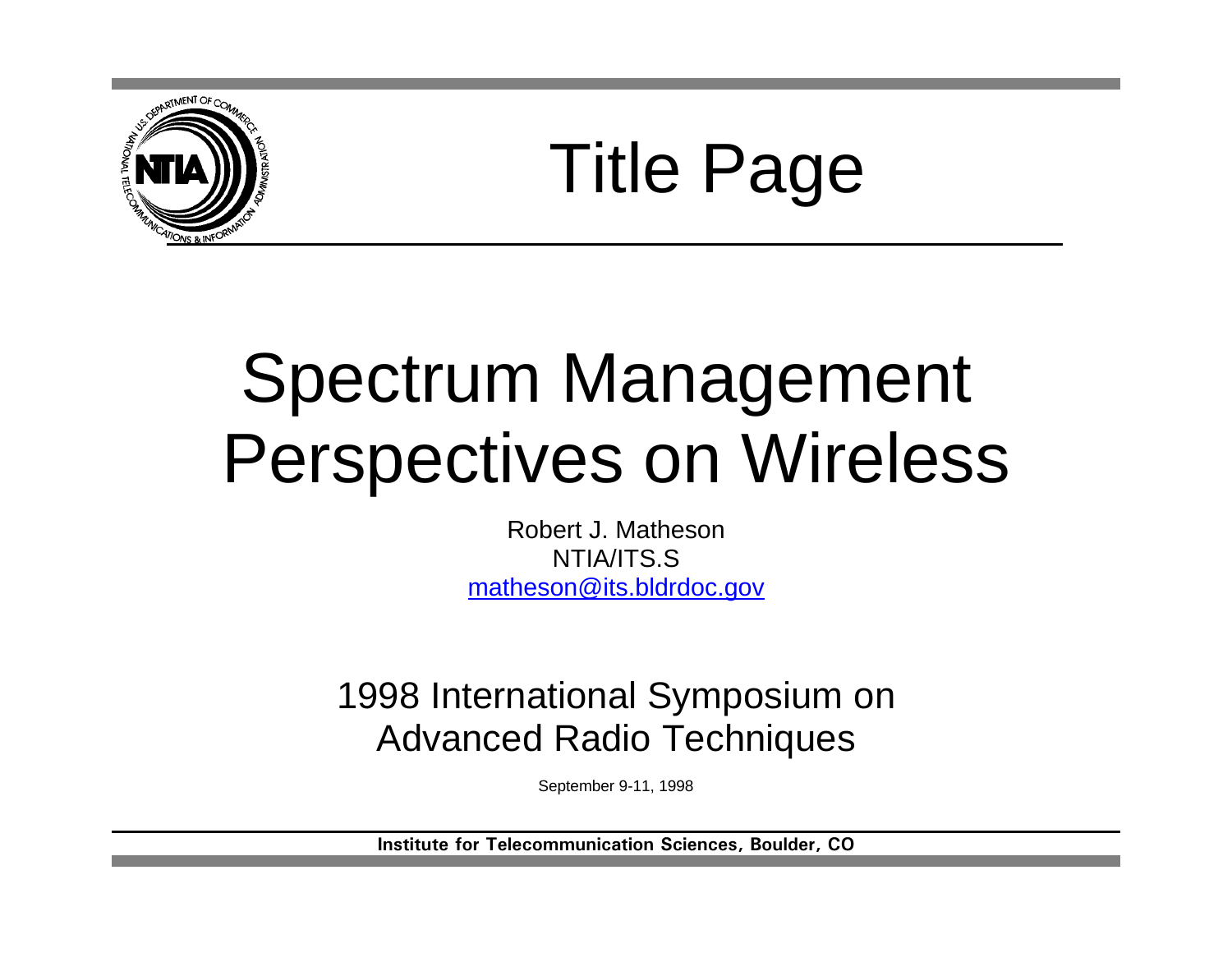

# **Principles**

\*\*\*\* Solely the author's opinions; do not necessarily reflect official policies. \*\*\*\*

- $\alpha$  Spectrum will be available and useful.
- $\alpha$  **New wireless systems will be different from traditional systems.**
- $\alpha$  Various frequency bands provide various property rights.
- q **Future competition will be genuine and intense.**
- $\alpha$  Systems will be larger, more complex, more expensive

\*\*\*\* Solely the author's opinions; do not necessarily reflect official policies. \*\*\*\*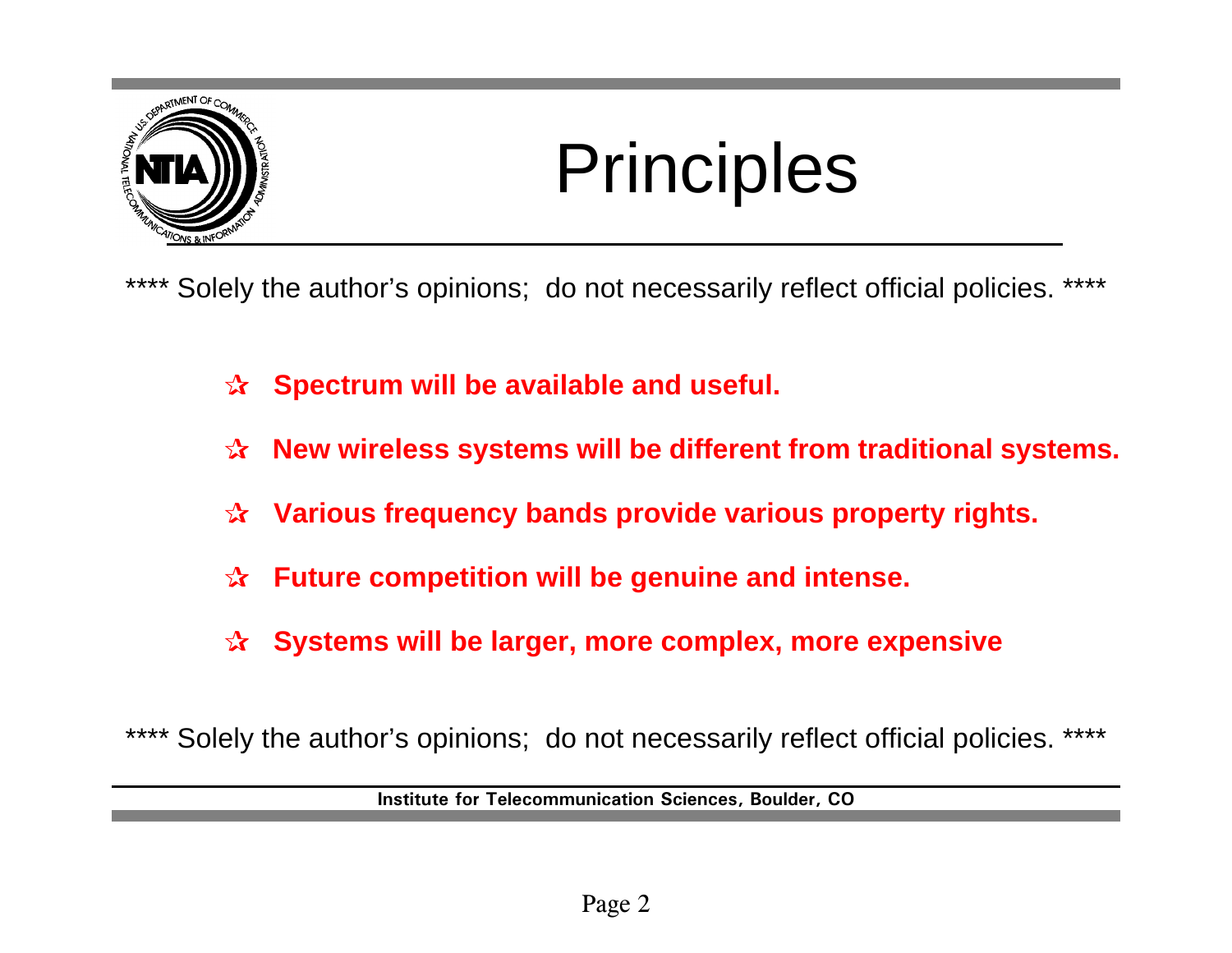

# Enough Spectrum?

### **Can we possibly find spectrum for all of the proposed new systems?**

- $\mathbf{\hat{x}}$  Rapidly multiplying demand for spectrum-based services.
- $\mathbf{\hat{x}}$  Everyone wants large amounts of (free) spectrum.
- $\hat{x}$  Spectrum capacity is highly elastic and expanding rapidly

\*\*\*\*\*

- $\lambda$  Continuous historical trend to use higher frequency bands
- $\lambda$  A glut of new spectrum spectrum costs going down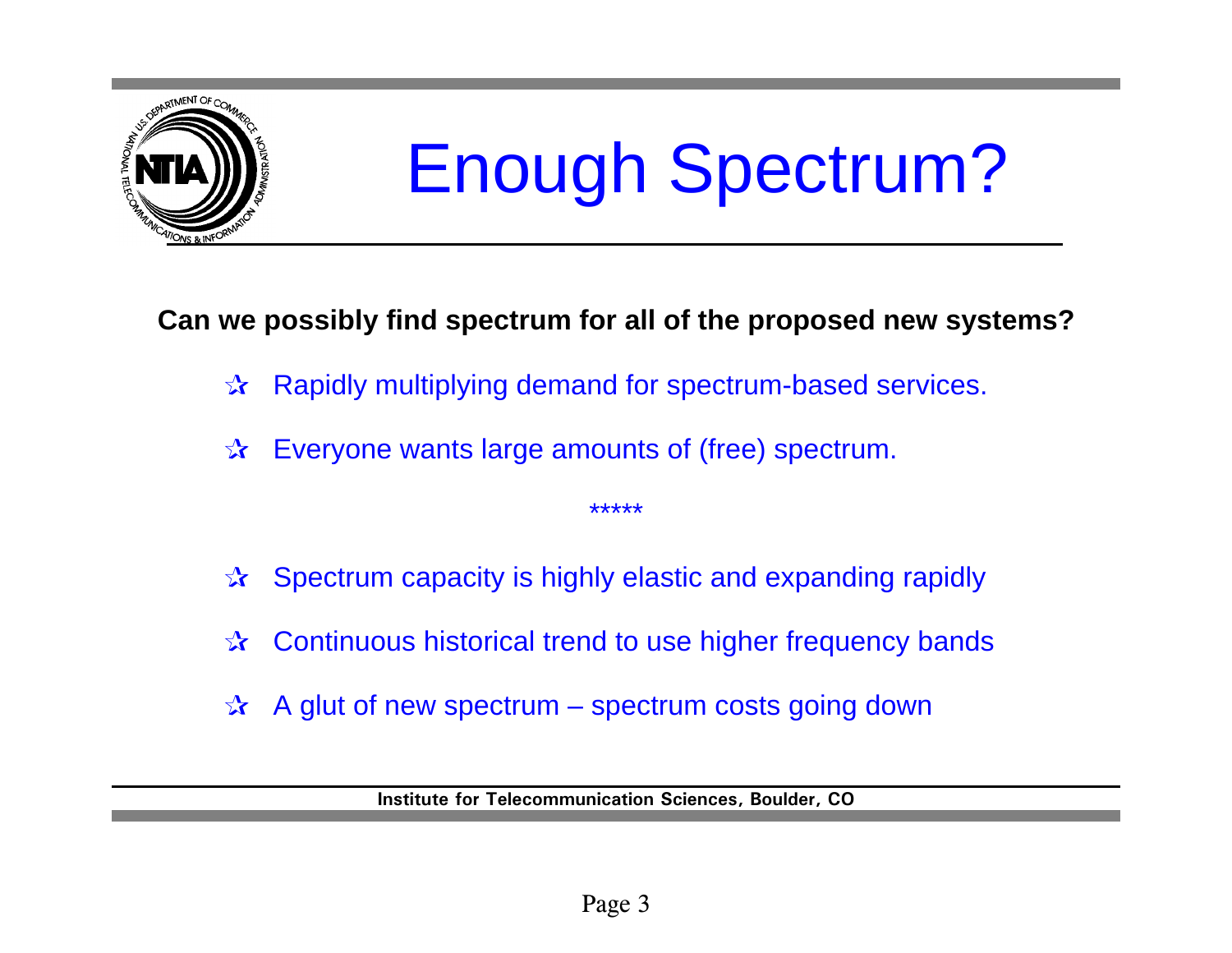

### Spectrum capacity

### **Spectrum capacity is the amount of communications that can be carried.**

- $\mathbf{\hat{x}}$  Capacity = investment technology (An empty band has "zero" capacity)
- $\mathbf{\hat{x}}$  Factors increasing capacity:

Optical fiber band reclamation ........ 1.2 Federal/Military band conversion ...... 1.1 Availability of higher frequencies ........ 5 Frequency re-use (short-range systems) . 25 Digital compression (voice, video) ....... 3 -----------

Total increase in spectrum capacity .... 495

 $\vec{x}$  Trade-off between spectrum use vs. technology/investment **Institute for Telecommunication Sciences, Boulder, CO**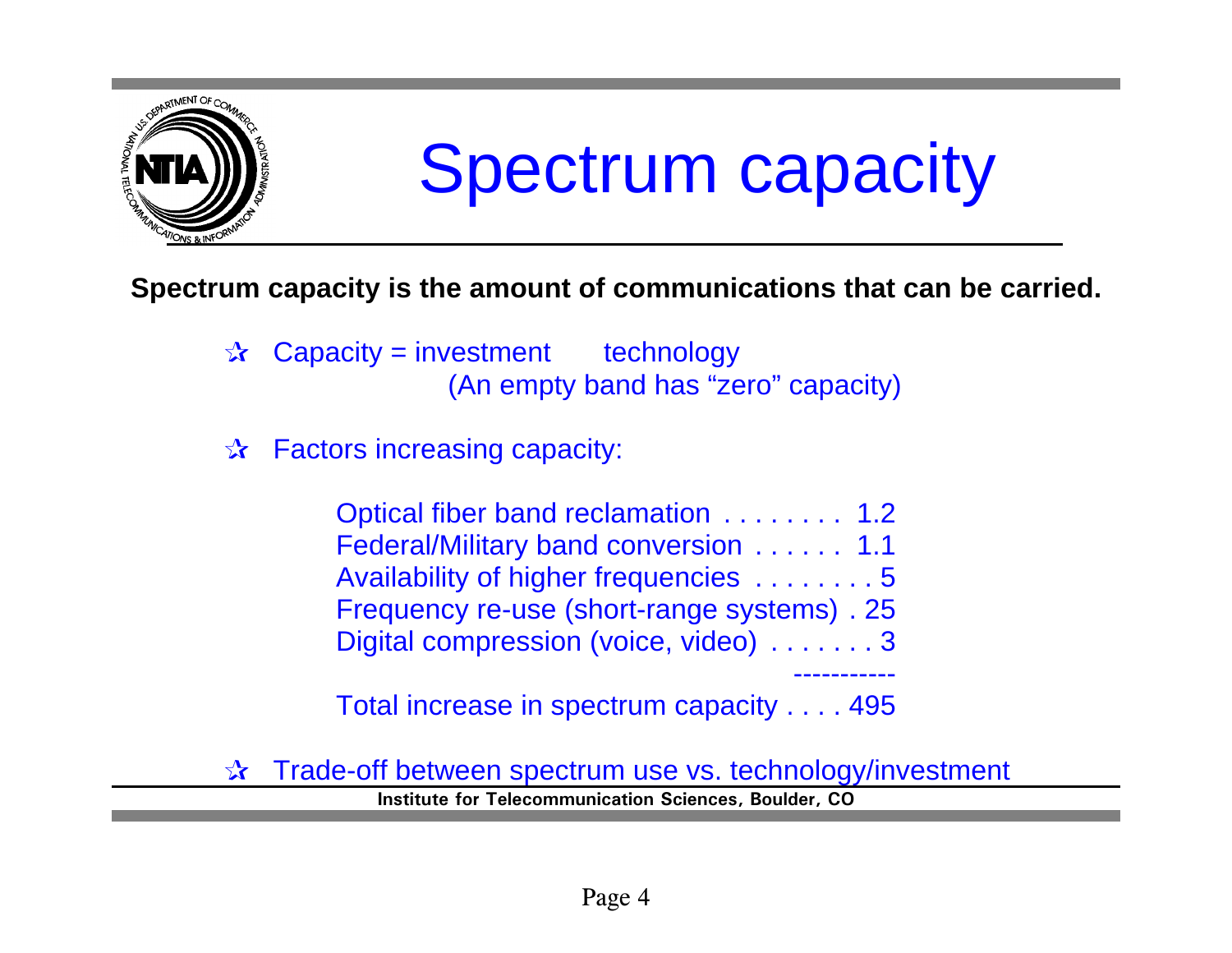

# Elastic Spectrum Capacity

 $\mathbf{\hat{x}}$  Cellular telephone industry has used many techniques to fit more customers into a limited frequency band

 $\mathbf{\hat{x}}$  More, smaller sites. Reverse channel power control on portable units.

 $\mathbf{\hat{x}}$  Segmentation using directional antennas.

 $x$  1400 users per antenna site.

U.S. Cellular telephone Industry

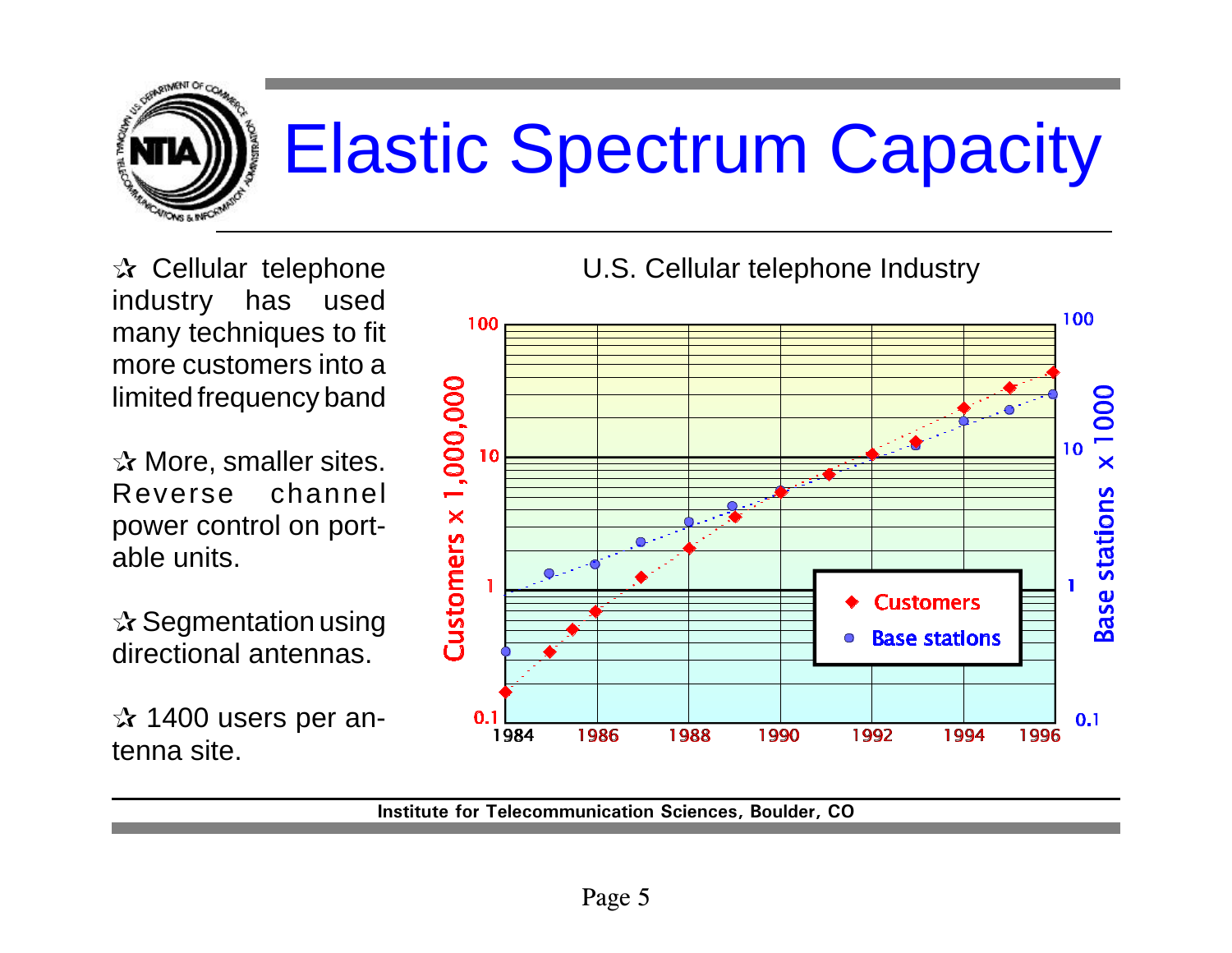

 $\mathbf{x}$  Maximum frequency of usefulness usually limited by electronics technology.

 $\mathbf{\hat{x}}$  GaAs and Si-Ge processes continually improving, but near 50-75 GHz now.

 $\mathbf{\hat{x}}$  Historical trend toward continually higher frequencies.



New services versus year of commercialization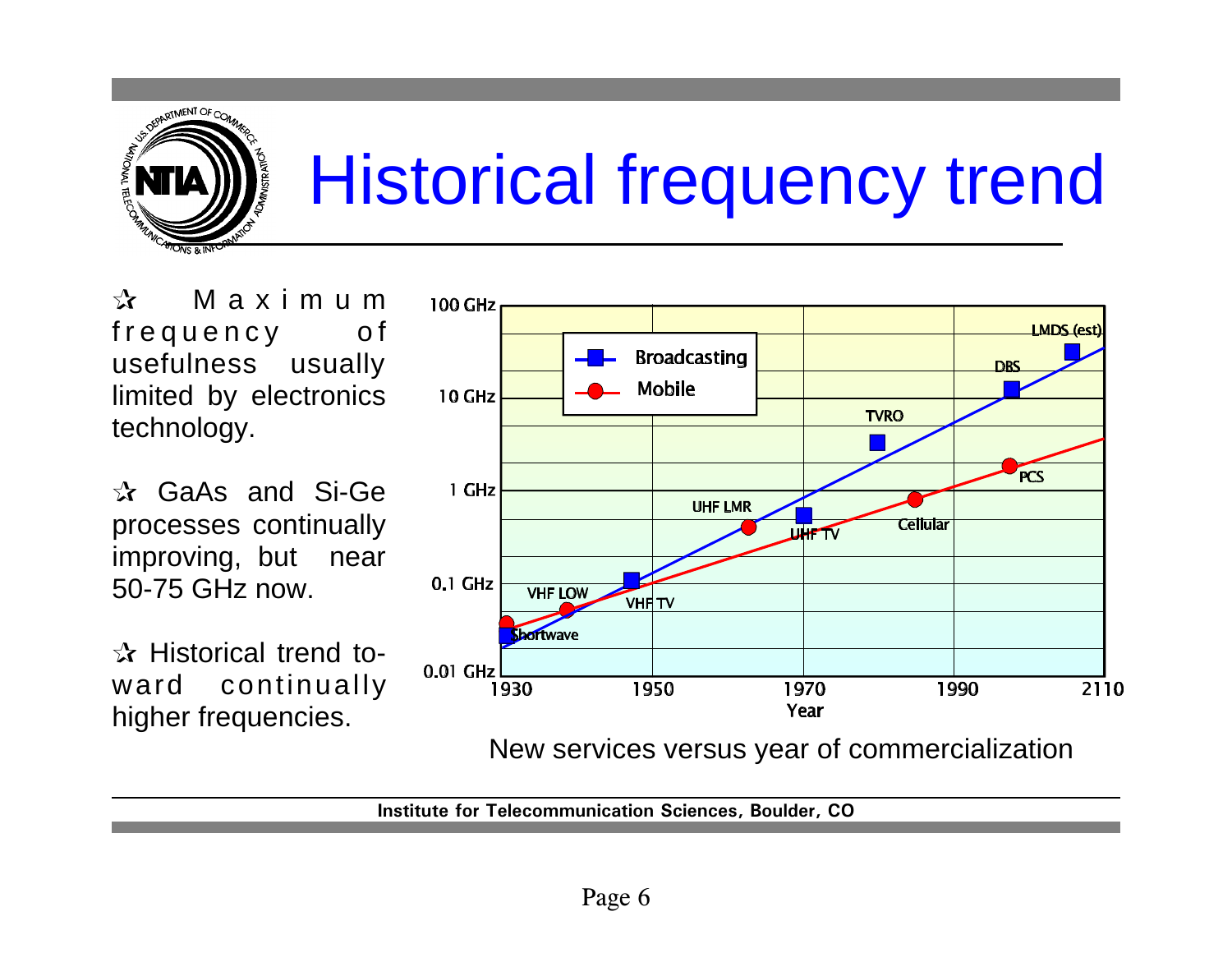

**Economics: Cost of spectrum is most realistic measure of scarcity.** 

- $\mathbf{\hat{x}}$  Recent auctions give first real data on spectrum value.
- $\lambda$  Narrowband and wideband PCS higher-than-expected prices.
- $\mathbf{\hat{x}}$  Recent auctions brought lower-than-expected prices. 40% of C-block returned for re-auction – paid too much WCS spectrum (2.3 GHz) brought 1% of expected value 4.6 GHz band withdrawn from auction–no buyer interest
- $\vec{r}$  Too much spectrum chasing too few buyers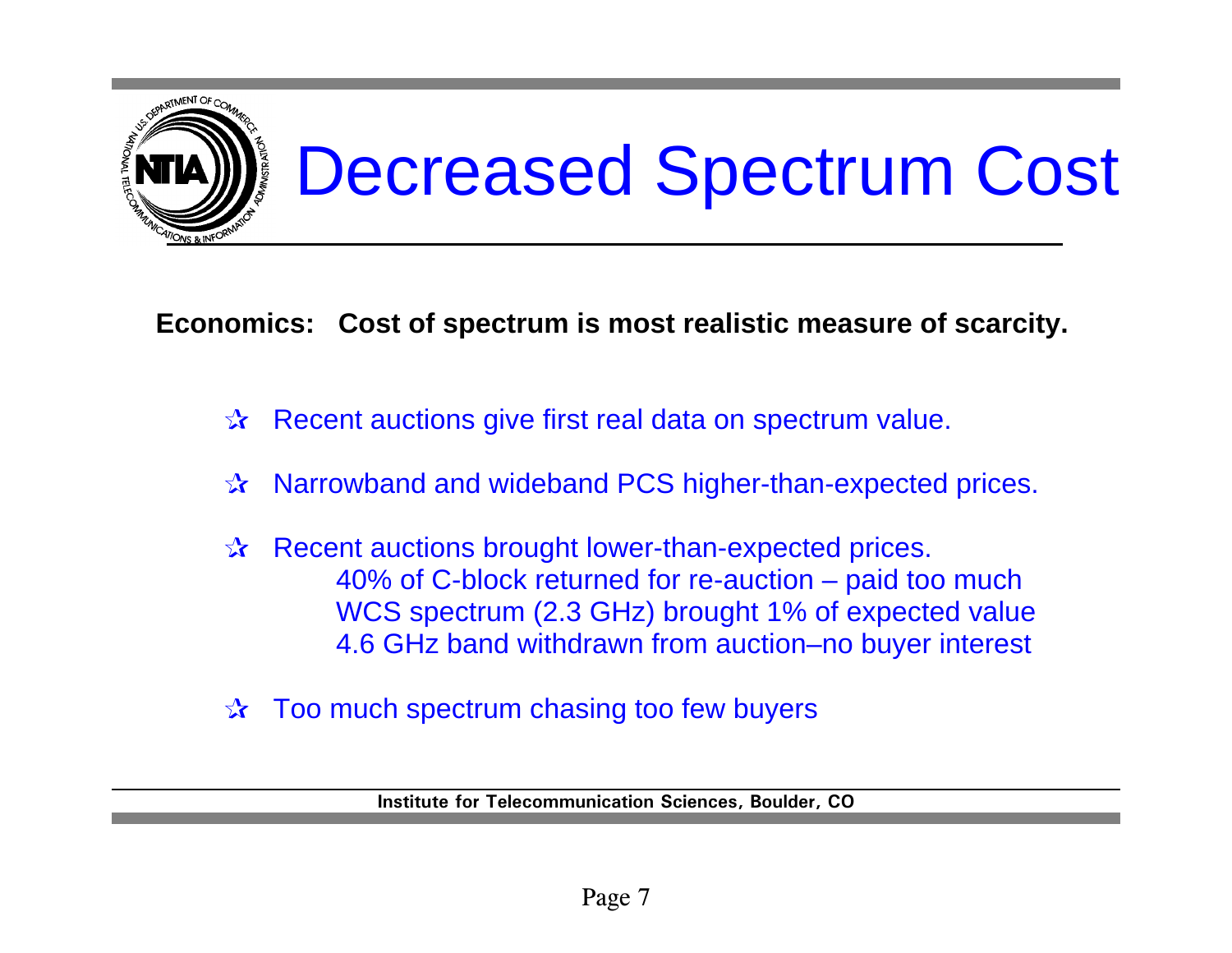

# New System Paradigms

**New wireless systems technically different from traditional radio**

- $\vec{x}$  Provide access, not transport (Fiber provides transport)
- $\mathcal{R}$  Higher frequencies. Already 30 GHz, and counting.....
- $\vec{r}$  Digital convergence <u>everything</u> is just "ones" and "zeroes".
- $x$  Smart systems, complex, dense infrastructure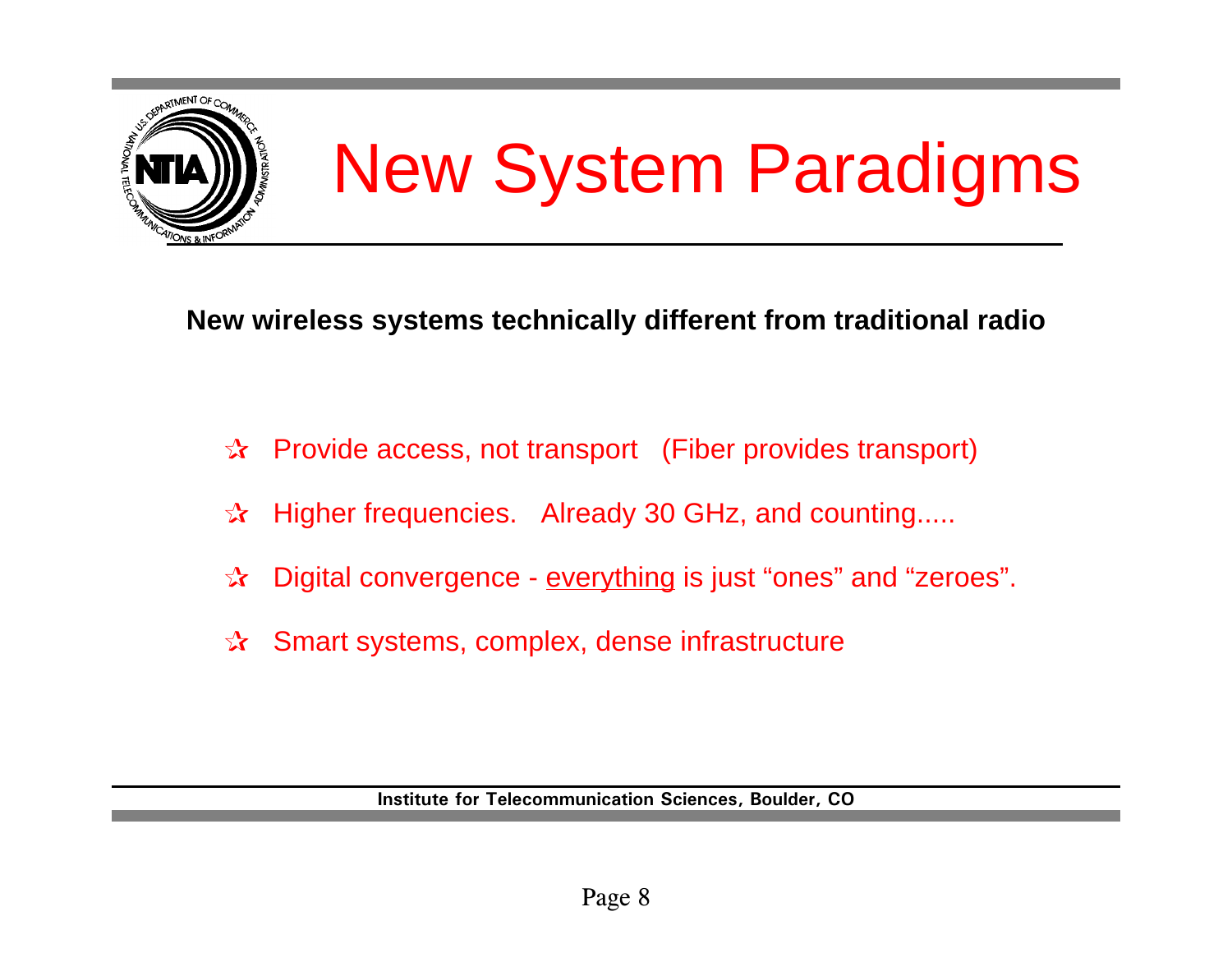

 $+20$  dB

 $+10$  dB

 $0<sub>d</sub>$ 

 $-10dB$ 

**GH2** 

Higher path loss has been

cited as a reason that higher frequencies are unsuitable for wireless ap-plications.

1. Use shorter paths and get higher frequency reuse.

2. Take advantage of higher antenna gain and get greater directional reuse.

- 3. Or, whatever.
- 4. Denser infrastructure.



age 4 - two constant size dish antenna

case 3 - two variable dish antennas\*

case 2 - omni + constant size dish

\*variable dish diameter  $\approx 1/ \sqrt{F}$ 

 $10$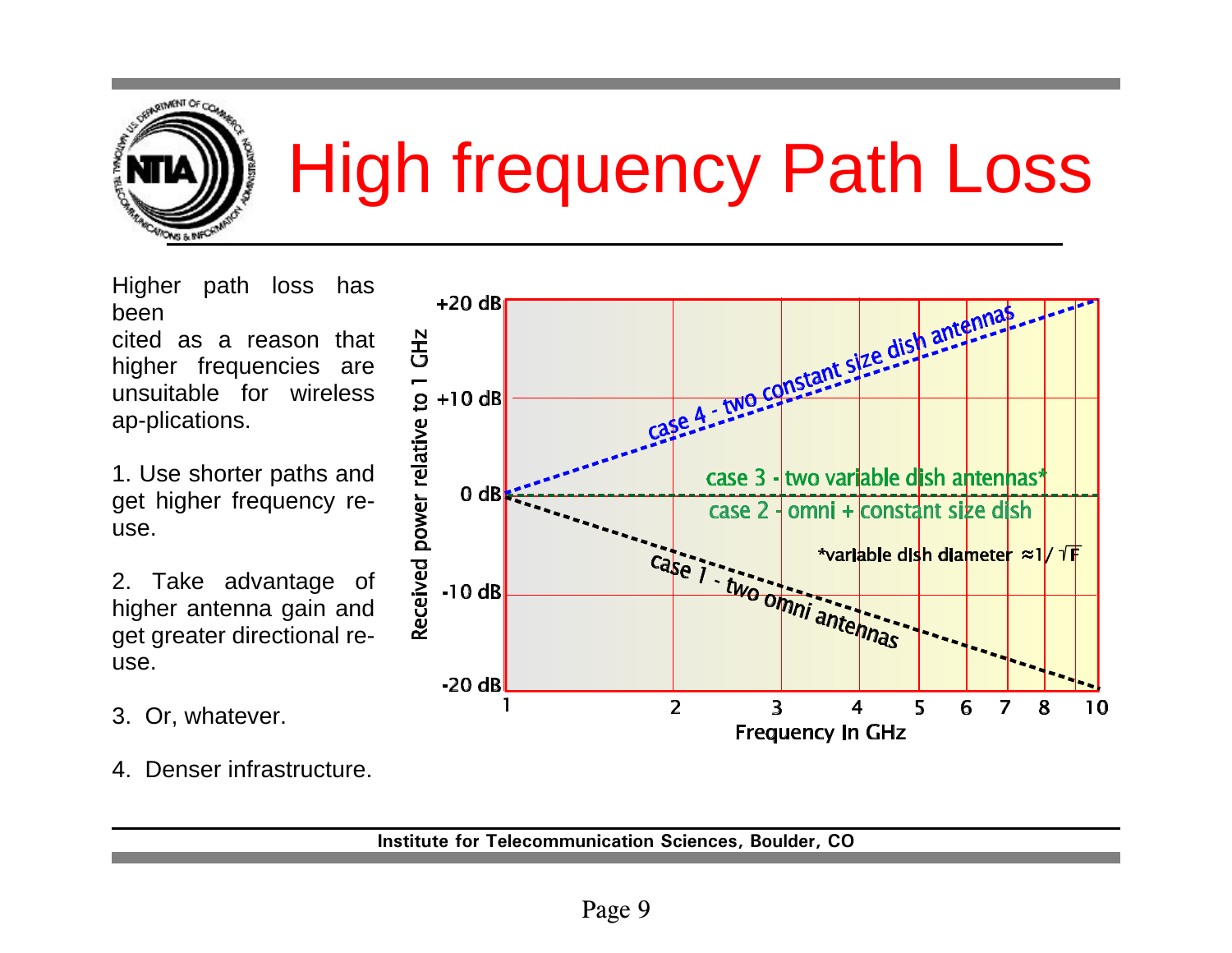

### Smart Systems

Moore's Law of CPU complexity

New systems depend heavily on intelligence to keep track of mobile users, ensure privacy and proper billing, route data to proper site, share system resources, compress data, correct errors, present data, etc.

1. Systems will continue to get more complex.

2. Decreasing cost of computation will shift additional functions from hardware to software.

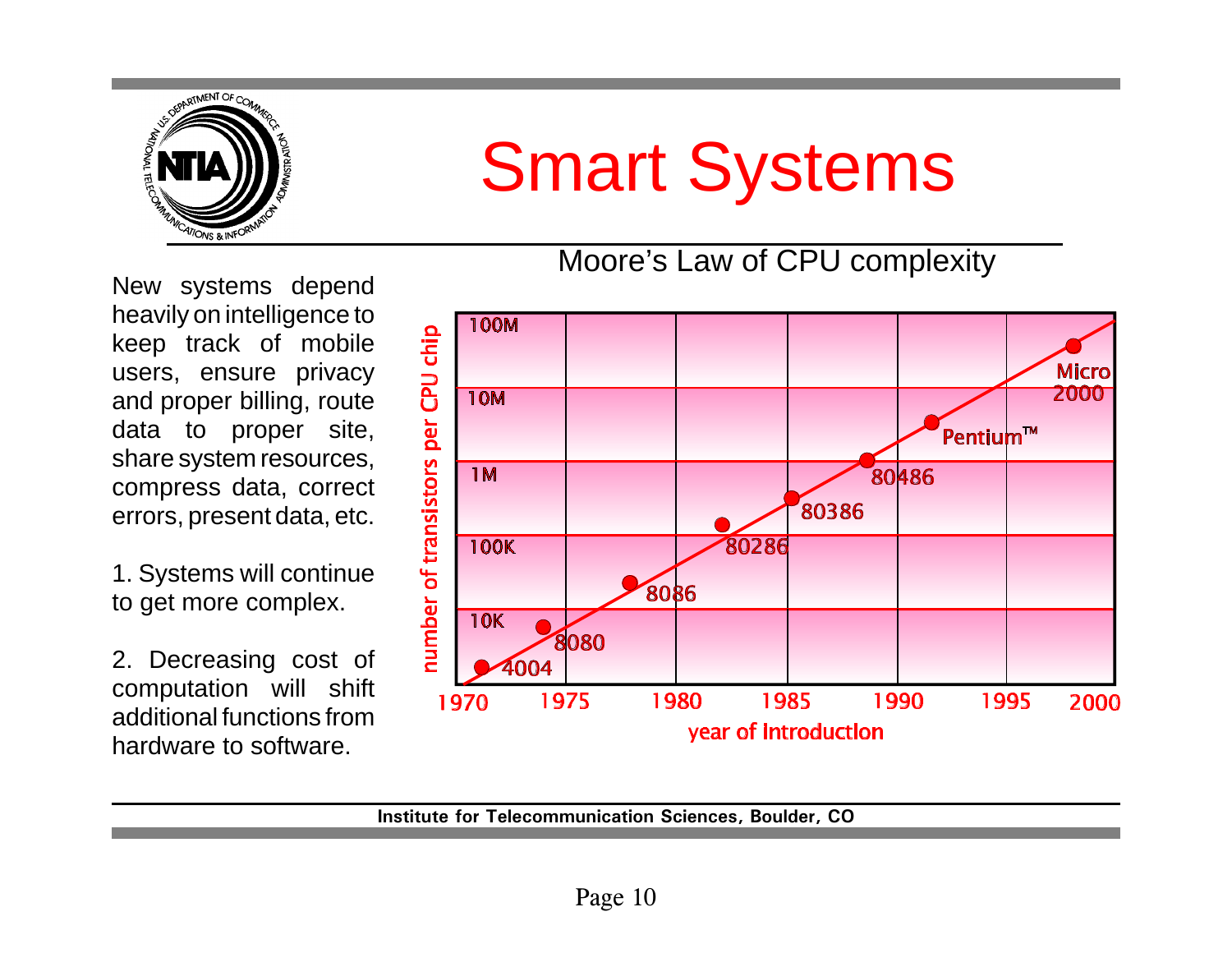![](_page_10_Picture_0.jpeg)

## Digital Convergence

**"A one is a one is a one." – apologies to Gertrude Stein**

 $\vec{x}$  Conversion to digital allows every type of message to be carried.

- $x$  Each system can do everything voice, video, paging, Internet
- $\vec{x}$  Different services morphing into each other. Cable TV TV + telephone + Internet + videophone LMDS TV TV + telephone + Internet + videophone Telephone TV + telephone + Internet + videophone Etc. for MMDS, 24 GHz WLL, 38 GHz "wireless fiber"
- $\vec{x}$  Differences: mobility, antennas, coverage, bandwidth, latency, cost
- $\mathbf{\hat{x}}$  Which frequency, architecture, pricing, packaging, etc. is best?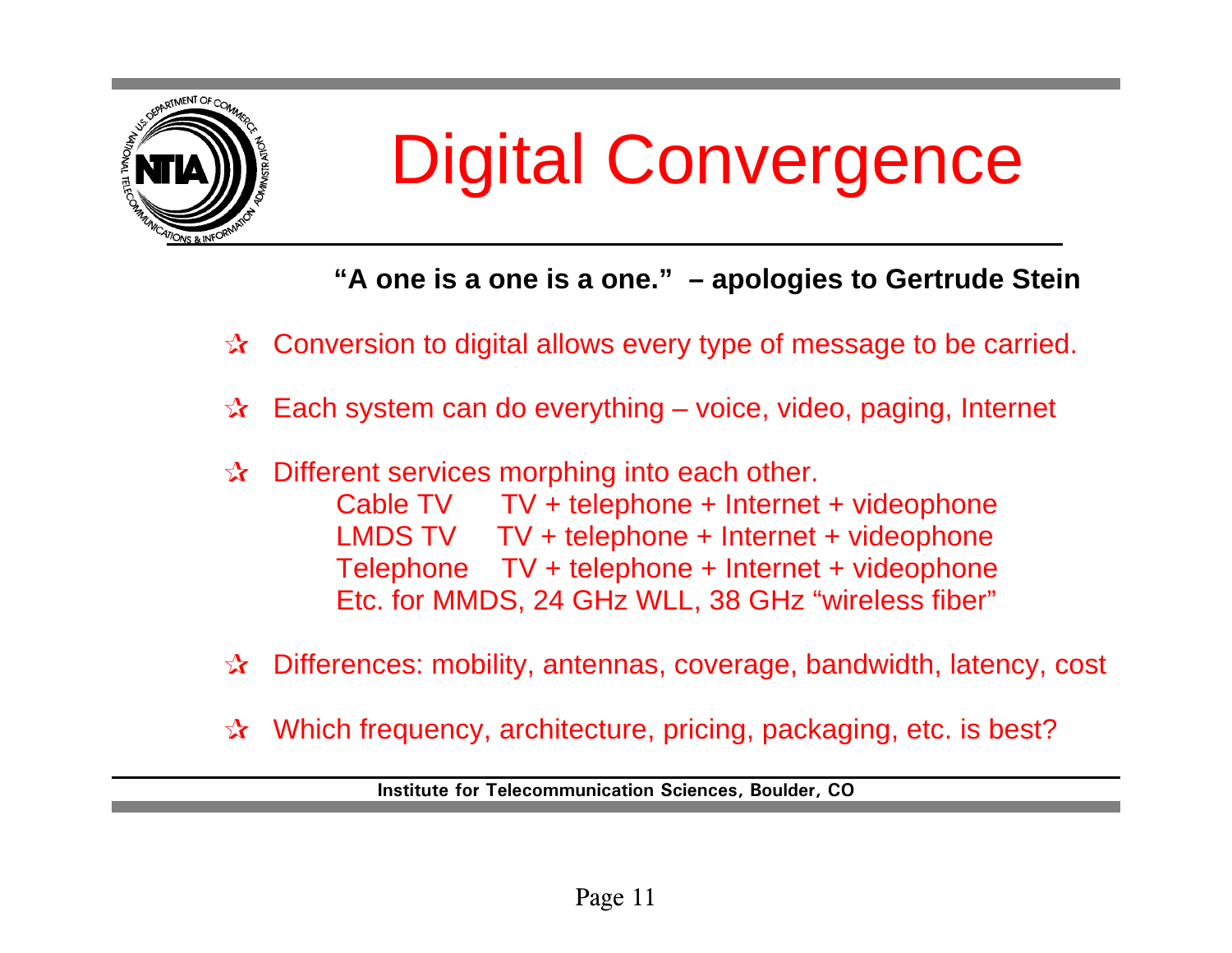![](_page_11_Picture_0.jpeg)

### Adaptive Antennas

Adaptive antennas move closer to the ideal of establishing a narrow-beam one-to-one path between a base station and each mobile unit.

 $x$  Increased base-station capacity and frequency reuse.

 $\mathbf{\hat{x}}$  Improved diversity, range, and multipath distortion factors.

 $\mathbf{\hat{x}}$  Substantial increase in system complexity and digital processing demands.

 $\mathbf{\hat{x}}$  Complex antenna arrays are smaller and cheaper in the higher frequency bands.

![](_page_11_Figure_7.jpeg)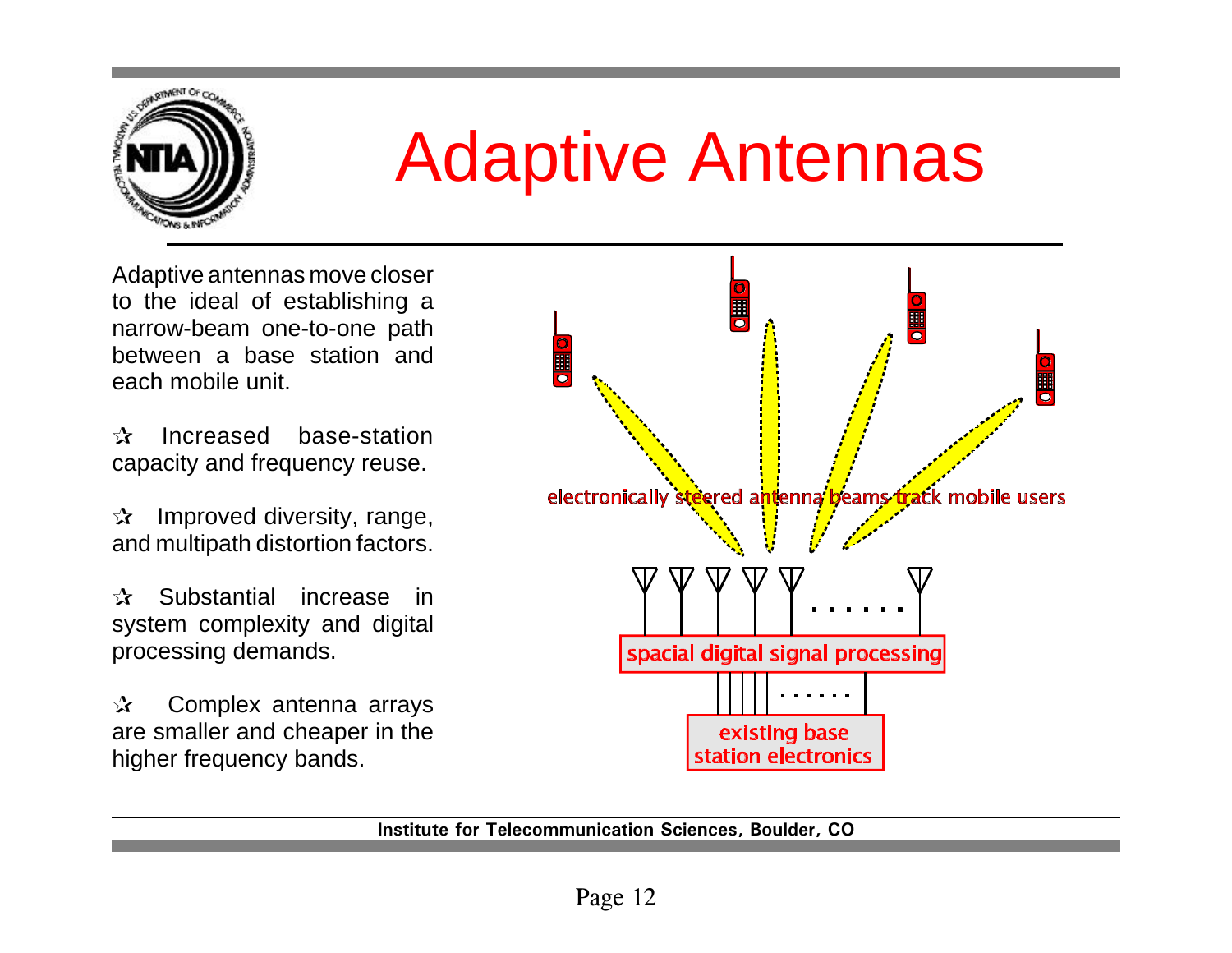![](_page_12_Picture_0.jpeg)

## Non-technical Issues

#### **Some new non-technical issues that will affect wireless systems**

- $\vec{r}$  A variety of operating rules (spectrum property rights?)
- $x$  Intense and genuine competition. Who will succeed?
- $x$  Globalization
- $x$  Standardization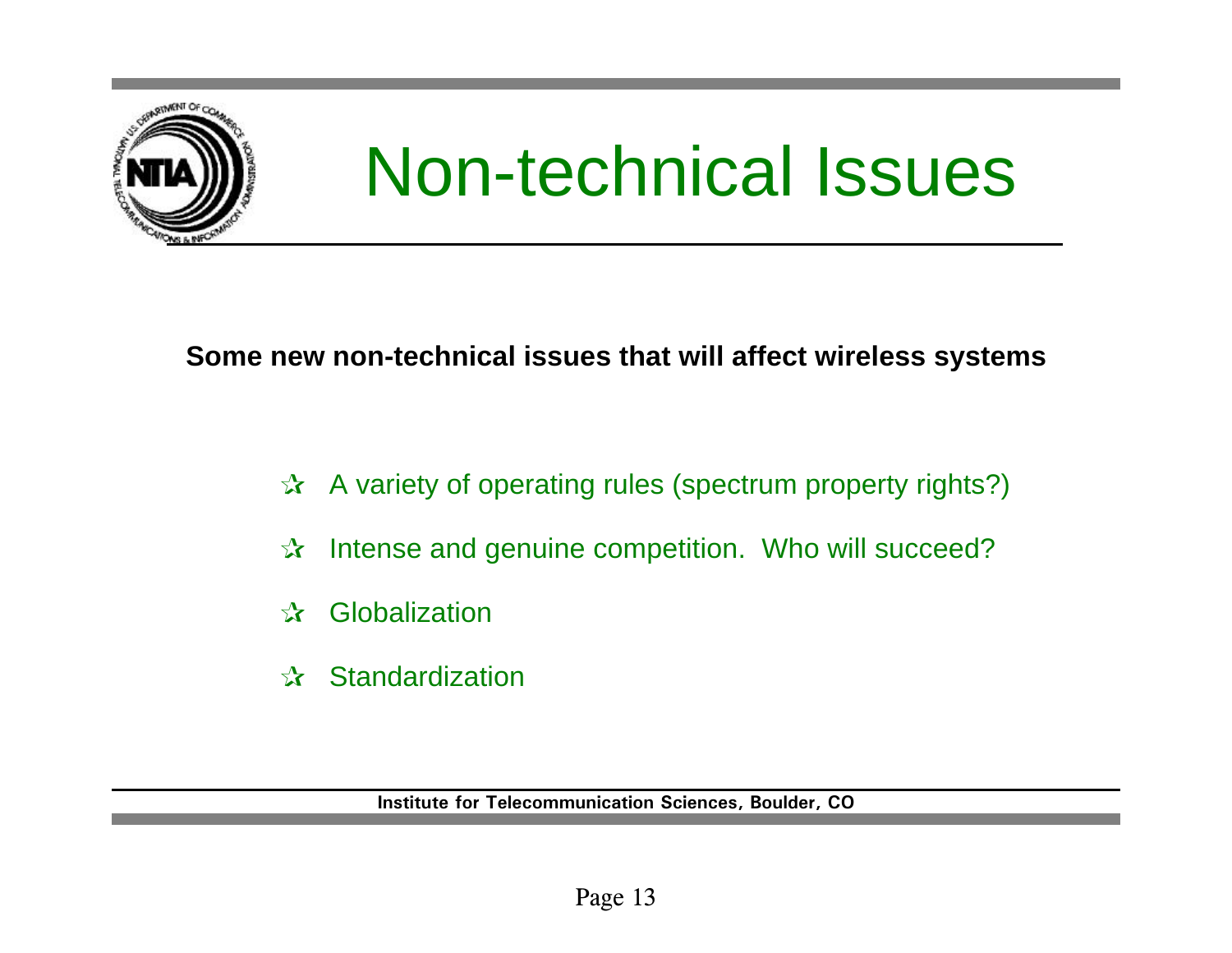![](_page_13_Picture_0.jpeg)

#### **Wide variety of property rights in various bands. Which is best for what?**

- $\mathbf{\hat{x}}$  Flexible property rights vs. specific service rules.
- $\forall x$  Auctioned. Limits on power outside geographical area. Owned? Complete flexibility in use, but large up-front payment.
- $\mathbf{\hat{x}}$  Traditional license. Cheap. Often shared. Very specific uses.
- $\lambda$  ISM/Part 15. Non-licensed. No protection from interference. Spread spectrum, WLANs, cordless phones. Cheap.
- $\forall x$  Unlicensed PCS Spectrum protocol to avoid interference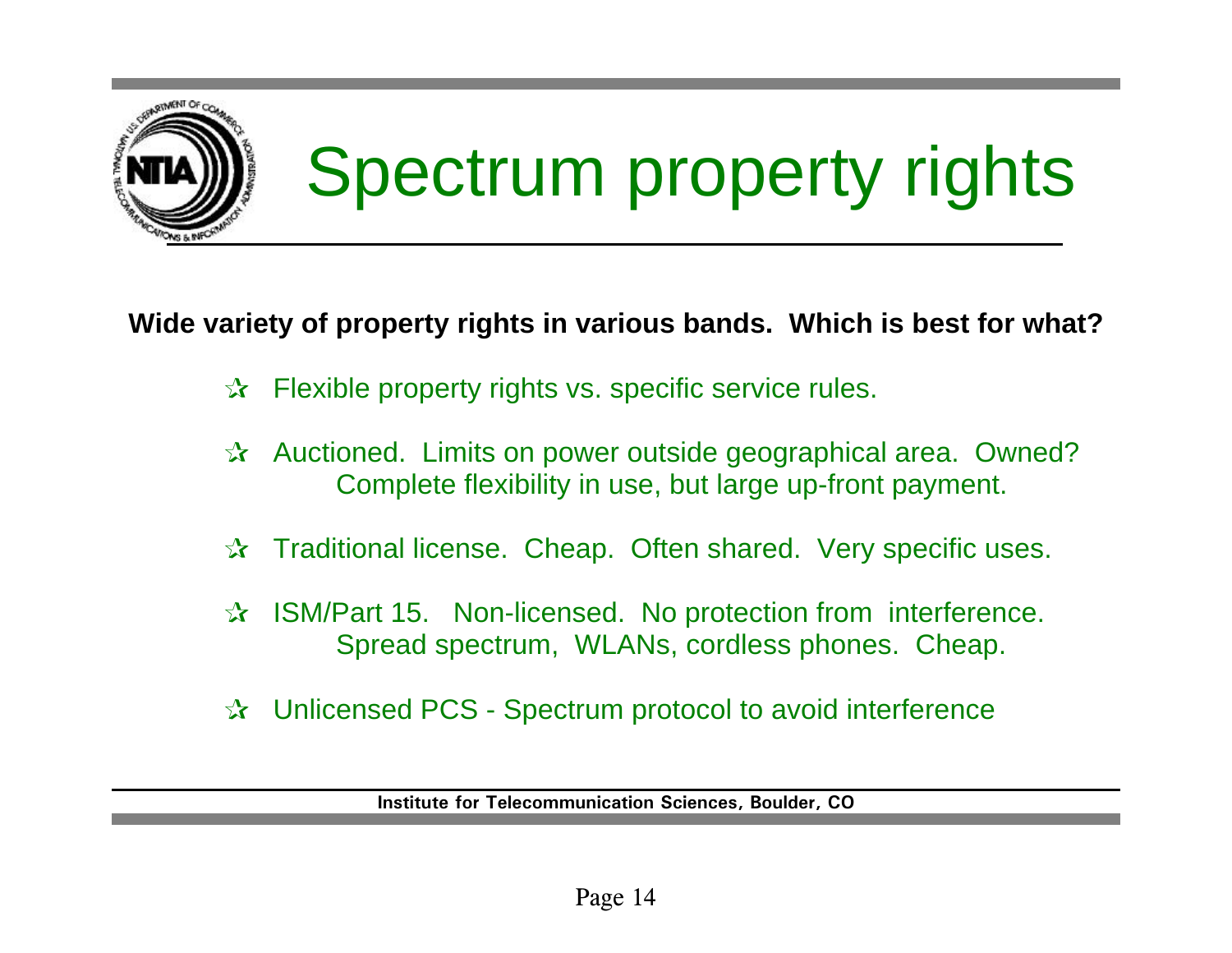![](_page_14_Picture_0.jpeg)

![](_page_14_Picture_1.jpeg)

**Intense competition, with many systems providing the same services.**

- $\vec{x}$  Digital convergence. Many technologies, all providing same set of services (very valuable services, to be sure).
- $\mathbf{\hat{x}}$  How many will succeed? How many will fail?
- $\mathcal{R}$  How many competitors are desirable? Reverse economies-of-scale. Telco vs. cable vs. MMDS vs. LMDS vs WLAN vs ...
- $\vec{r}$  With cross-service competition, is in-service competition needed?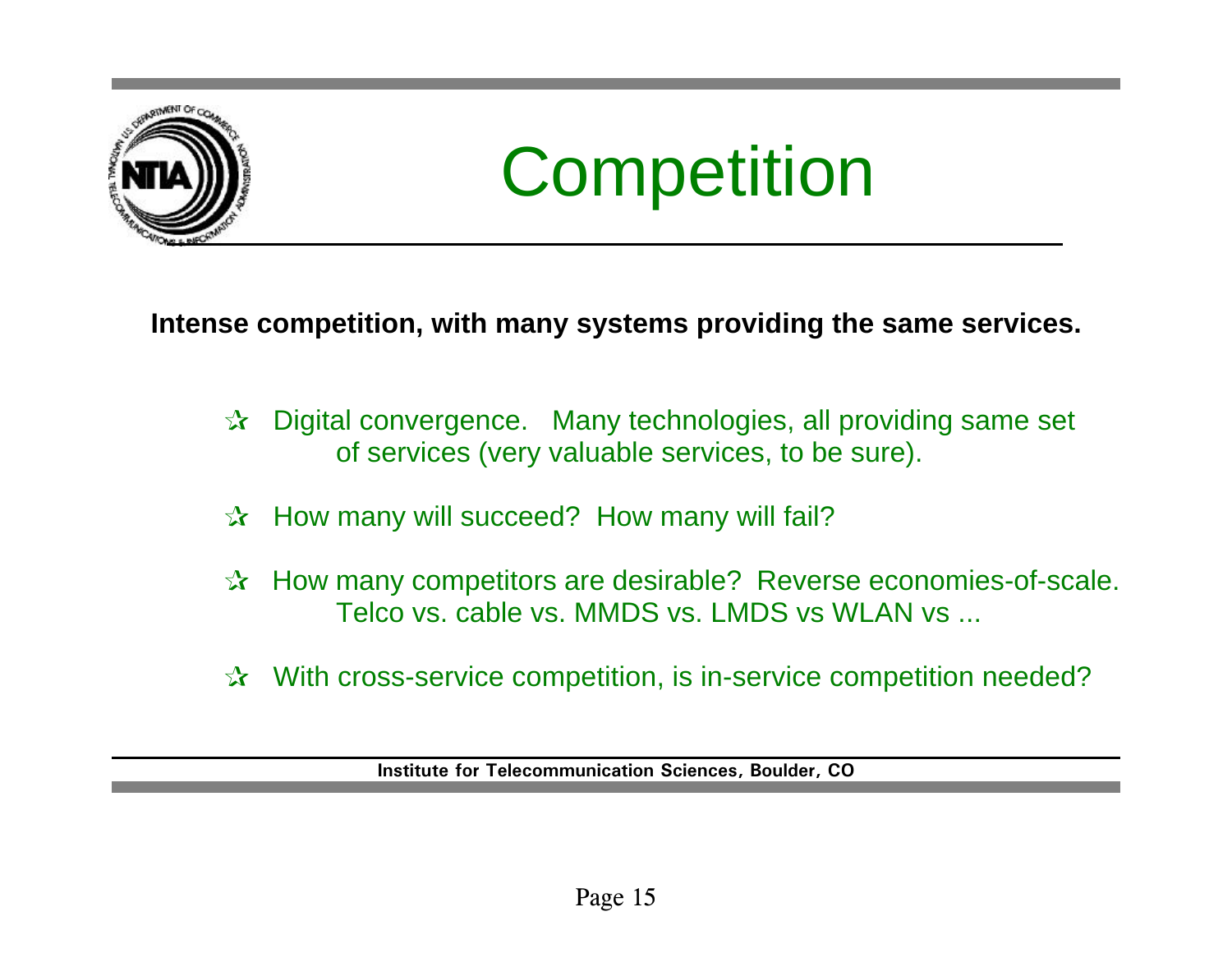![](_page_15_Picture_0.jpeg)

### Large-scale systems?

#### **Many forces driving entrepreneurs to consider only large-scale systems.**

- $\vec{x}$  Global systems and markets- e.g., LEO satellites must be global
- $\forall x$  Systems are very complex How many engineers does it take...?

#### $x$  Standardization

- **Interoperability**
- Economies of scale IP is larger; manufacturing is smaller Develop and access Global markets

Externalizes part of complexity and development cost Defines interfaces – entrepreneurs focus on part of the problem. Minimizes consumer learning demands - rapid acceptance of new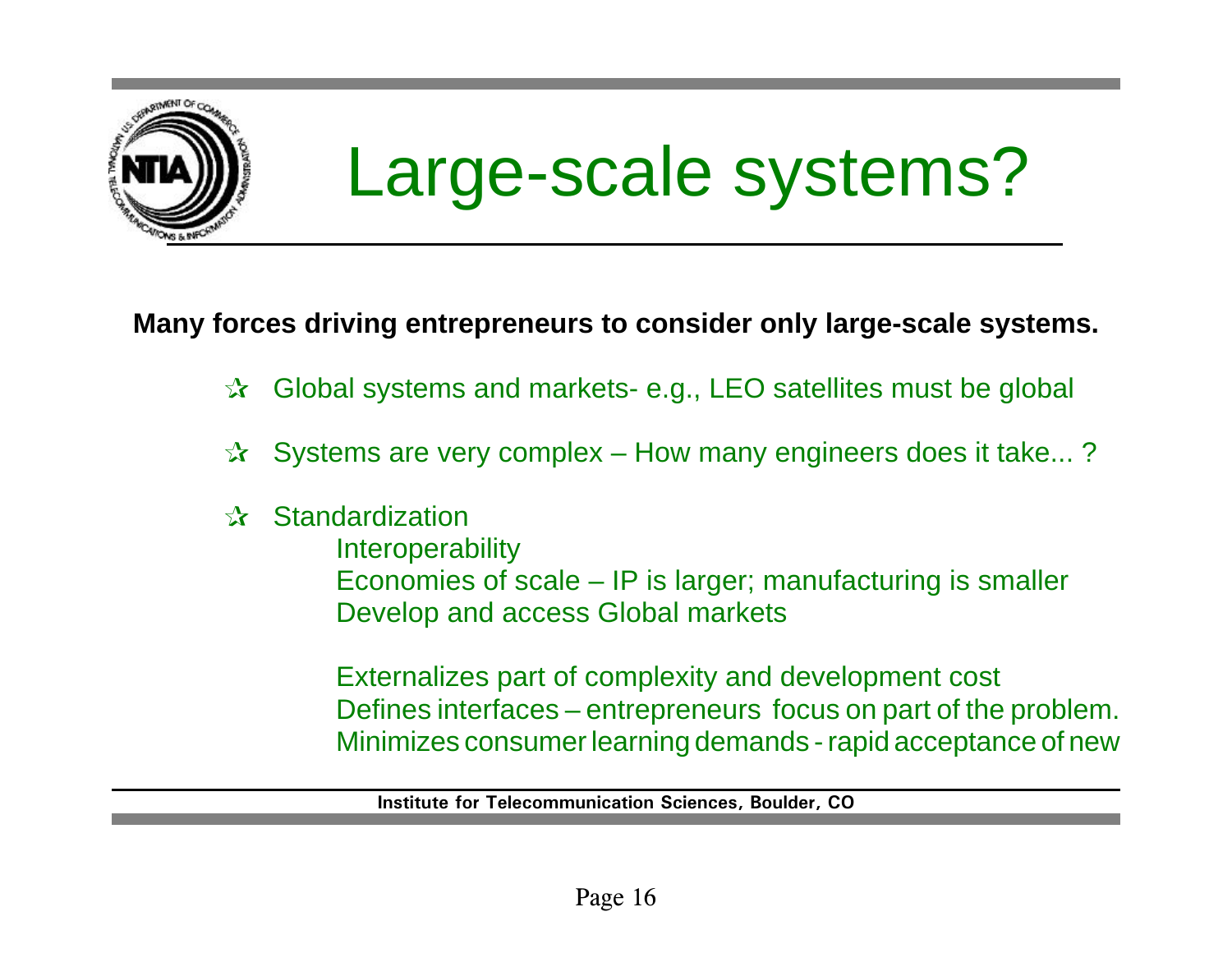![](_page_16_Picture_0.jpeg)

![](_page_16_Picture_1.jpeg)

#### **Sometimes you need to ask, even when you don't want the answer.**

- $\vec{v}$  Has the availability of too much spectrum, encouraged us to build too many competing systems?
- $\vec{x}$  How soon can we absorb the capacity of LMDS, digital cable, MMDS, mobile satellites, wideband satellites, ATV, PCS, 3G, WLANs, wireless data, Will the markets be there when the systems are?
- $\vec{x}$  Why are there "build-out" requirements on auctioned spectrum?
- $\vec{x}$  Will building many systems with Tomorrow's Technology hurt us on the Day-after-Tomorrow?